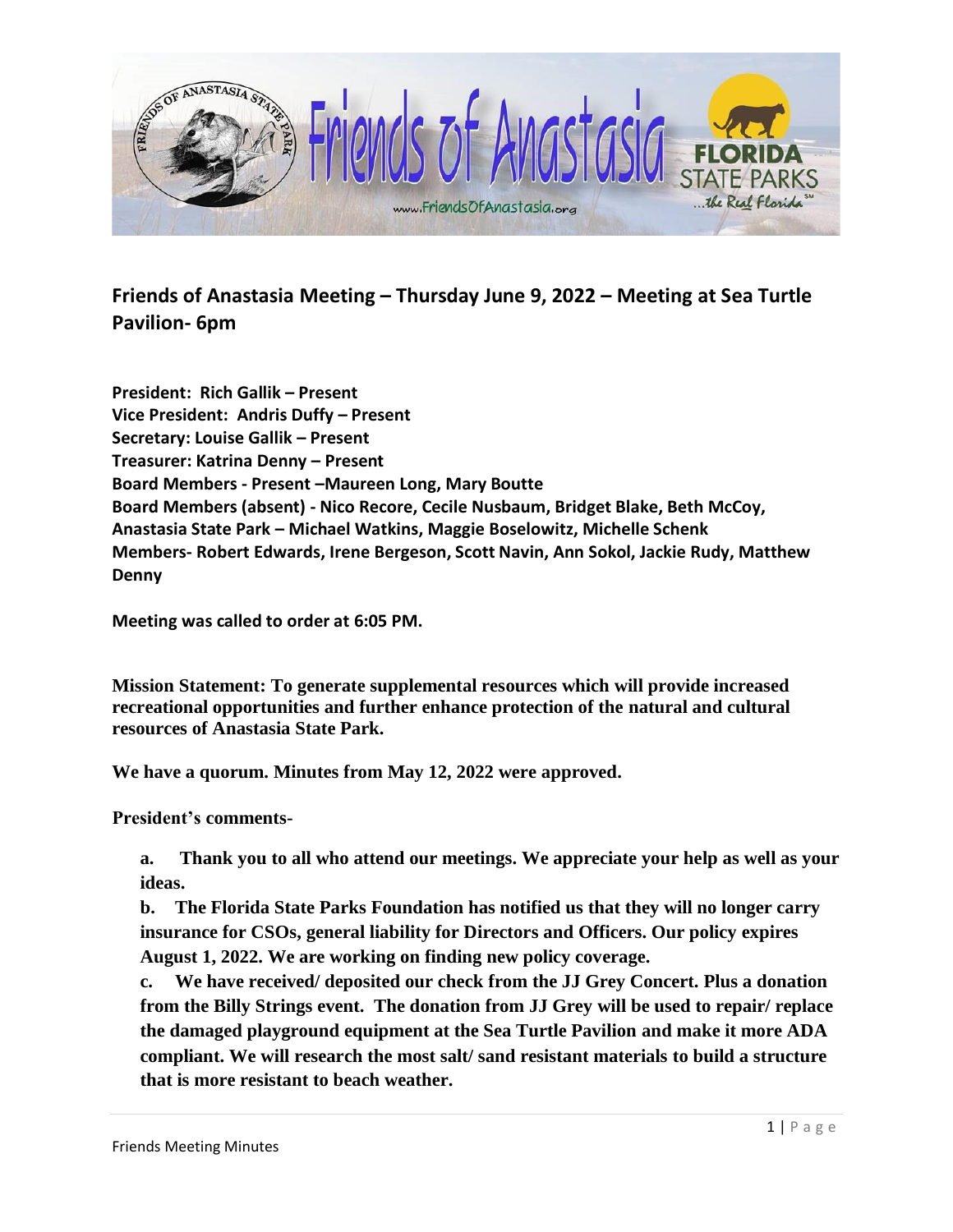**d. A landscape project funded by Friends has been completed. More native greenery to enhance landscape by the Ranger Station and Administration Building. Great planting job by the Rangers.**

**e. Our 2022 Legislative Report has been filed with Tallahassee. This report helps clarify our goals for the Park.**

**This was an informal meet and greet to share ideas and learn more about the Park. We enjoyed baked goods and finger foods supplied by members and the Friends organization.**

**Our Park Manager Michael Watkins and our PSS (Park Service Specialist) Michelle Schenck (our Friends' liaison and camp host manager) as well as Maggie Boselowitz (our natural resource PSS) attended tonight's meeting. Michelle is formulating an all-inclusive volunteer list for the very busy summer season at the Park to utilize the many talents of our volunteers. Maggie shared information about our turtle nest population which is currently at 27 nests and discussed our Least Tern colony. Bird counts are done weekly. She also shared photos of our least terns and Wilsons Plovers taken by Christine Finland.**

**Michael announced there are openings for Ranger positions at the Park. We will also need volunteer assistance throughout the busy summer season as the Park has seen an incredible surge in attendance. Once the new Volunteer Website announcing volunteer opportunities is complete we urge all Friends to sign up for the jobs available.**

**Financial Report – Katrina sent May financials to the Board. Our total balance is over \$76,000.00. Thank you to Katrina for all you do.**

**Membership Report – Maureen reports our current Friends Membership is 216. With 36 Life Members, 4 Corporate Members and 176 regular members.** 

**We will have a table at the Saturday Pier Market on June 25th to encourage new Friends Memberships and provide information about Anastasia State Park. Volunteers needed. Please contact Rich if you can help. We now have a QR Code to help facilitate membership sign-ups.**

**Endless Summer Run November 19, 2022 – Registration sign-ups for the Run have been opened. A Virtual Run is also available.**

**Turtle Nest Program 2022 – the Sea Turtle Program has been reorganized. The program will include more educational and community outreach. The new website is now operational. It was suggested a Facebook Page should also be created to further educate the public. Also there is a need for Corporate Sponsors.**

**This year many Turtle Nest Program adoptions have been for gifts (Father's Day, birthdays, etc.). What a great idea!**